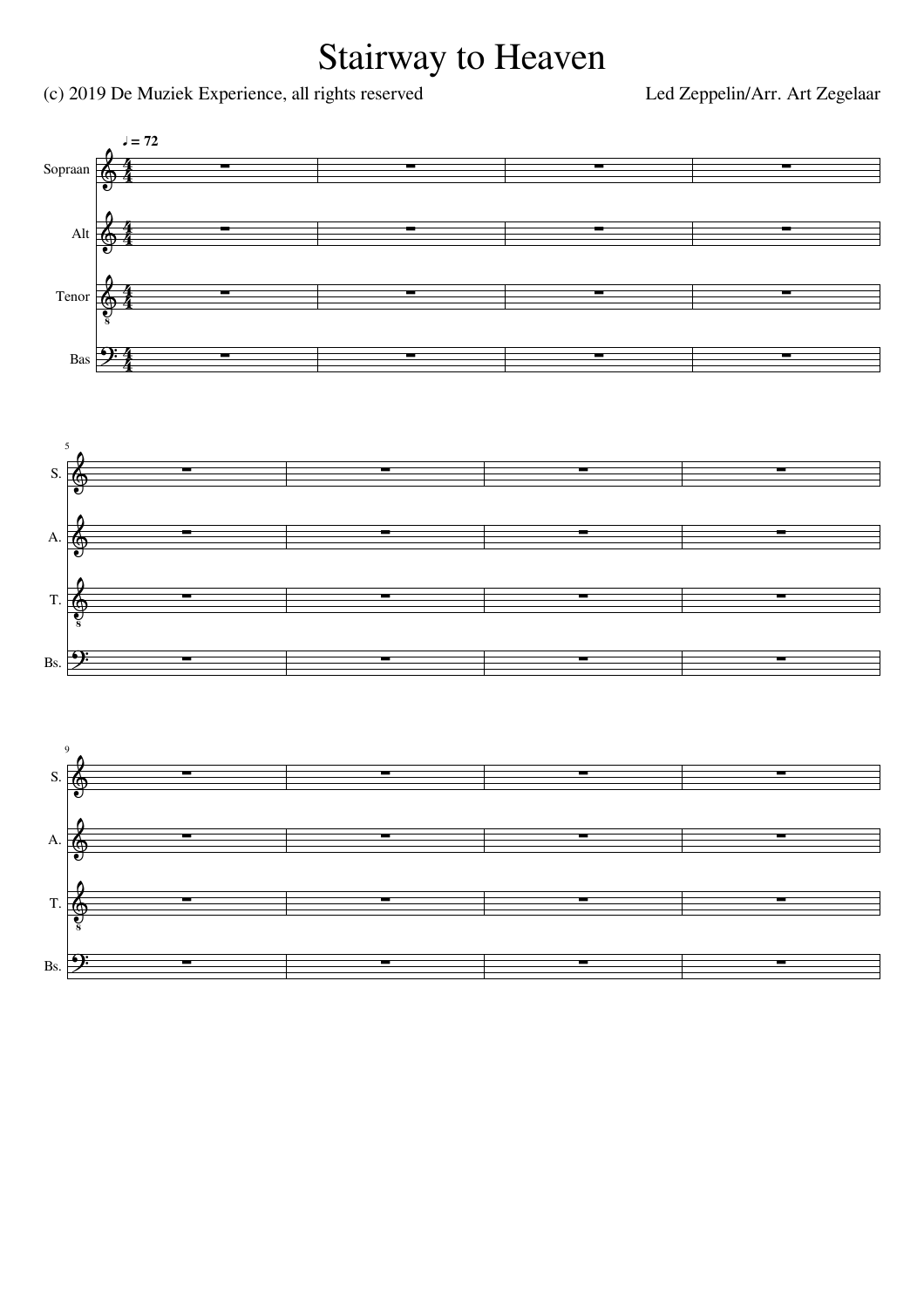

2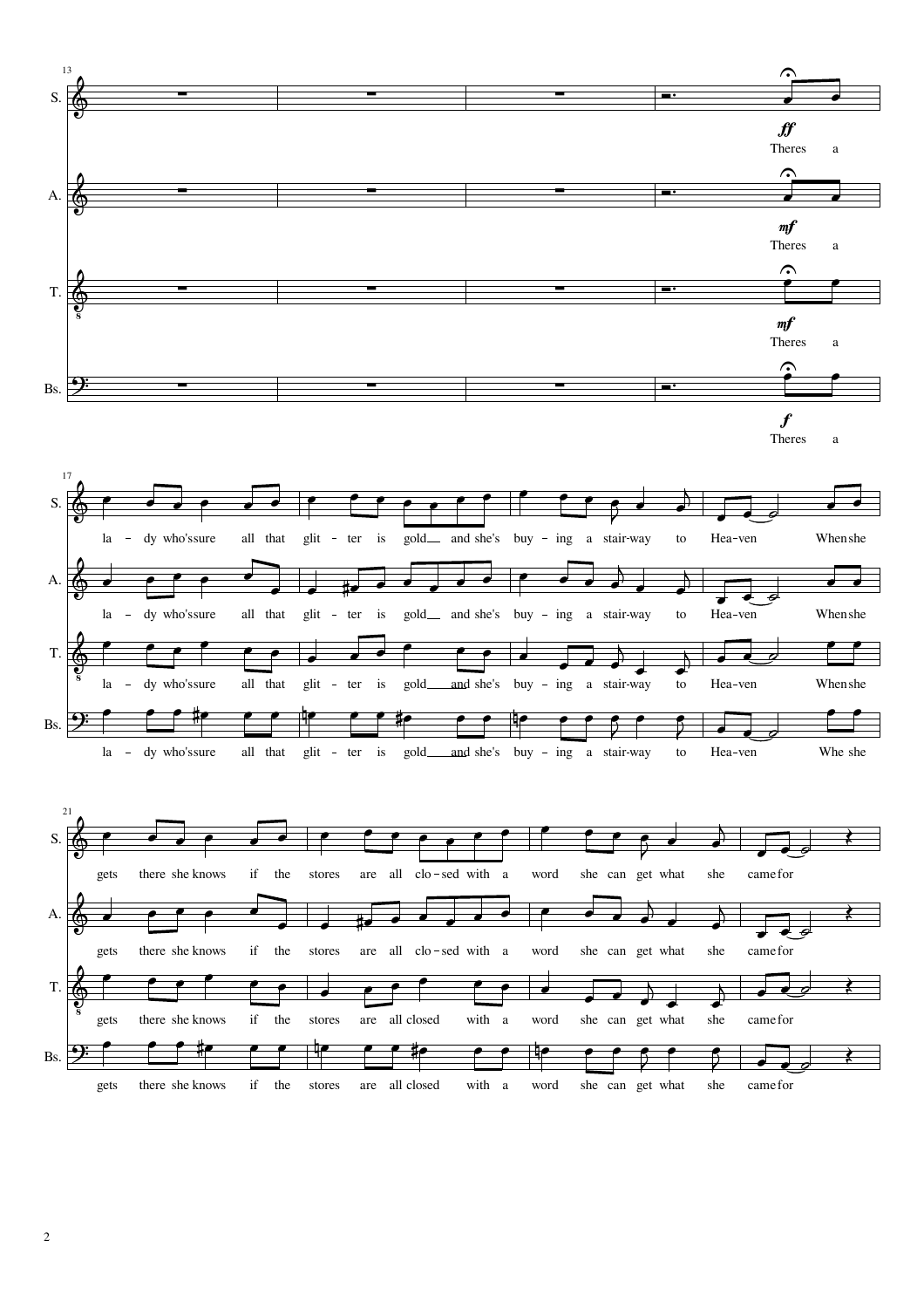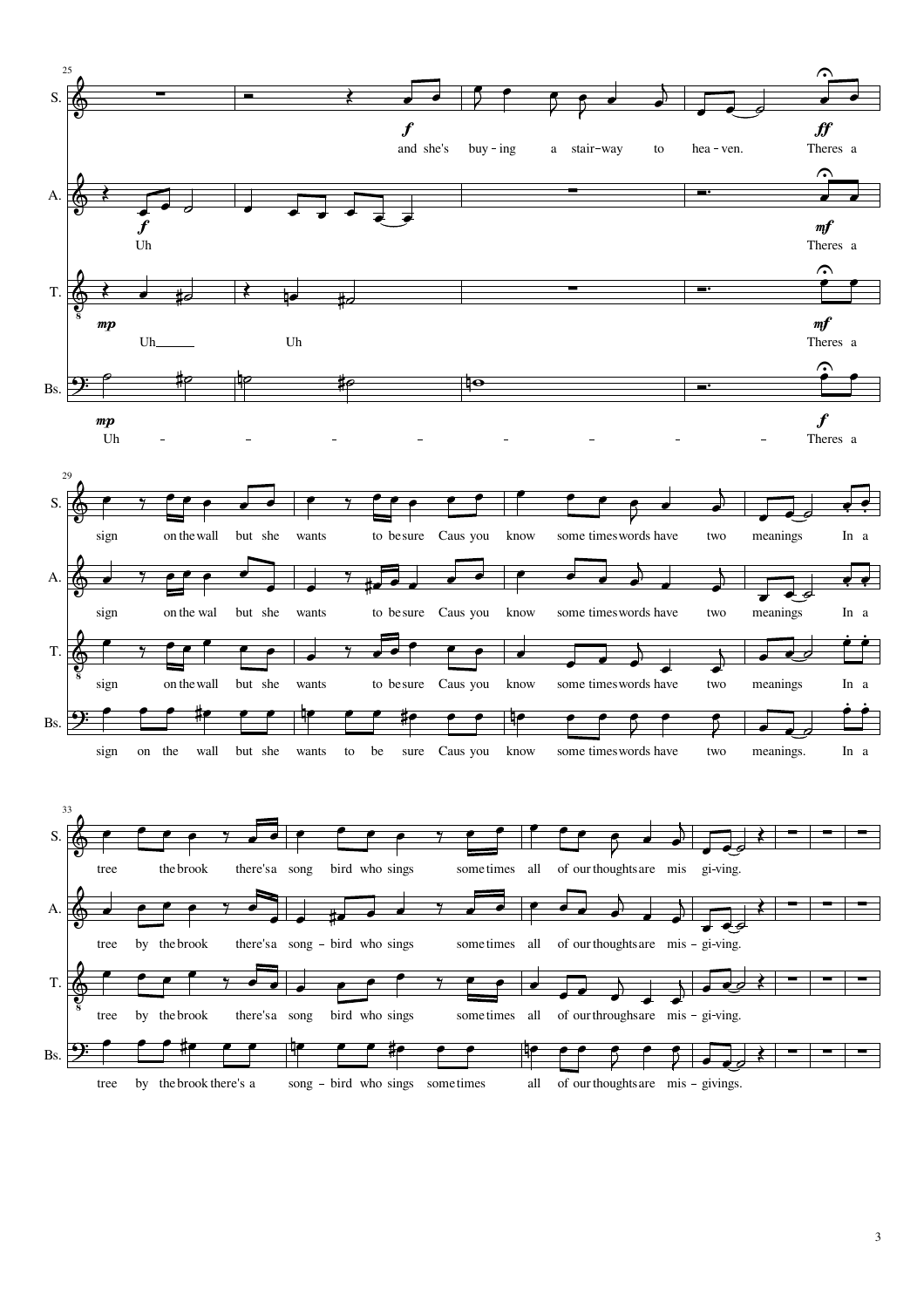



 $\overline{\phantom{a}}$ 

 $\sim$   $\sim$   $\sim$   $\sim$   $\sim$ 

 $\frac{1}{2}$ 

 $\frac{1}{\sqrt{2}}$ 

 $\begin{array}{ccc} \hline \hline \end{array}$ 

spi - rit is crying for lea ving In my

 $\overrightarrow{a}$ 

 $\bullet$  d

 $\overline{\phantom{a}}$ 

 $\overrightarrow{a}$  is a set of  $\overrightarrow{a}$  is a set of  $\overrightarrow{a}$ 

I have seen rings of smoke through the trees and the

 $Bs. \frac{1}{2}$ 

9:## 1

 $\frac{1}{2}$  $\sharp_{\mu}$  . 栉 。 崊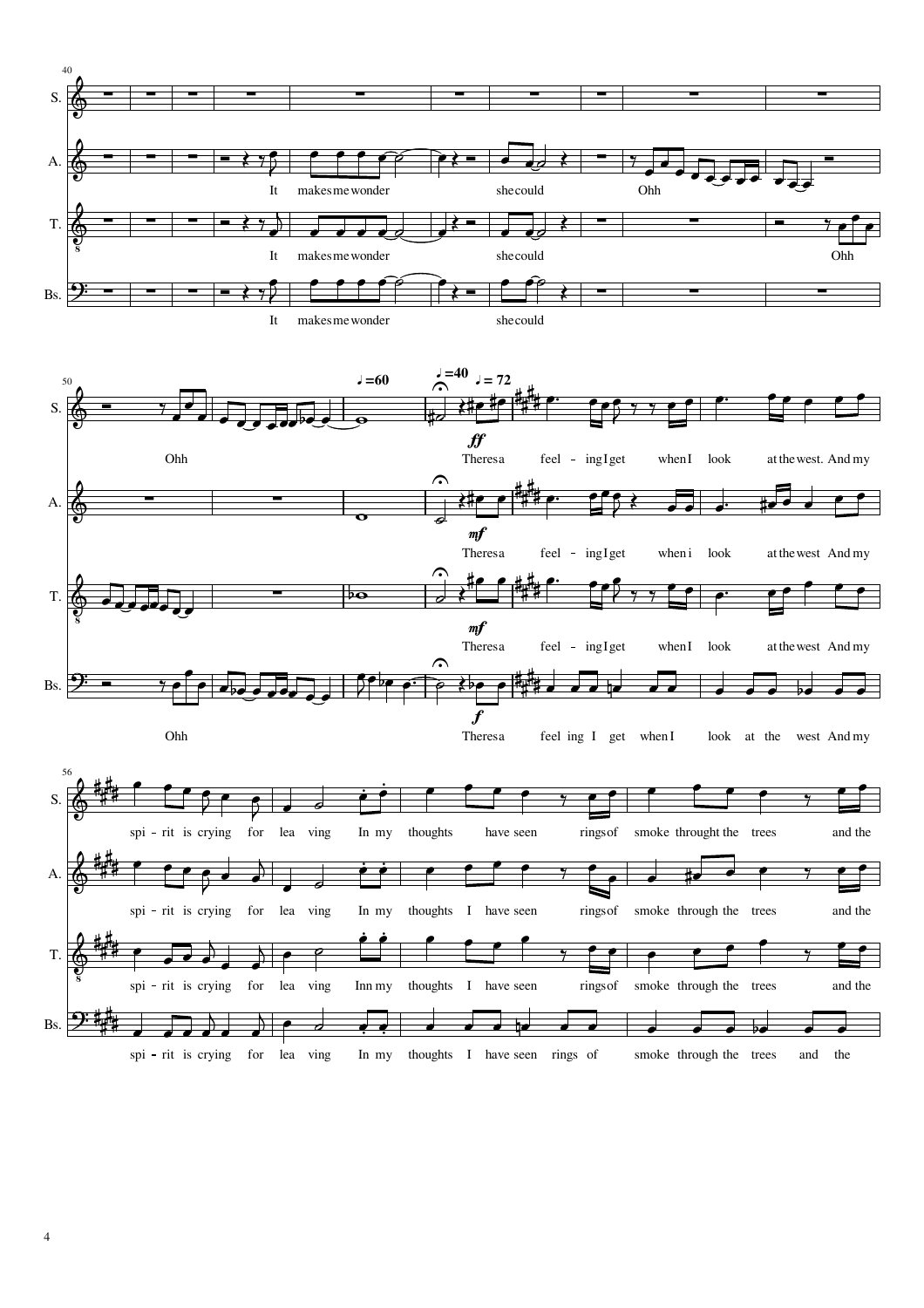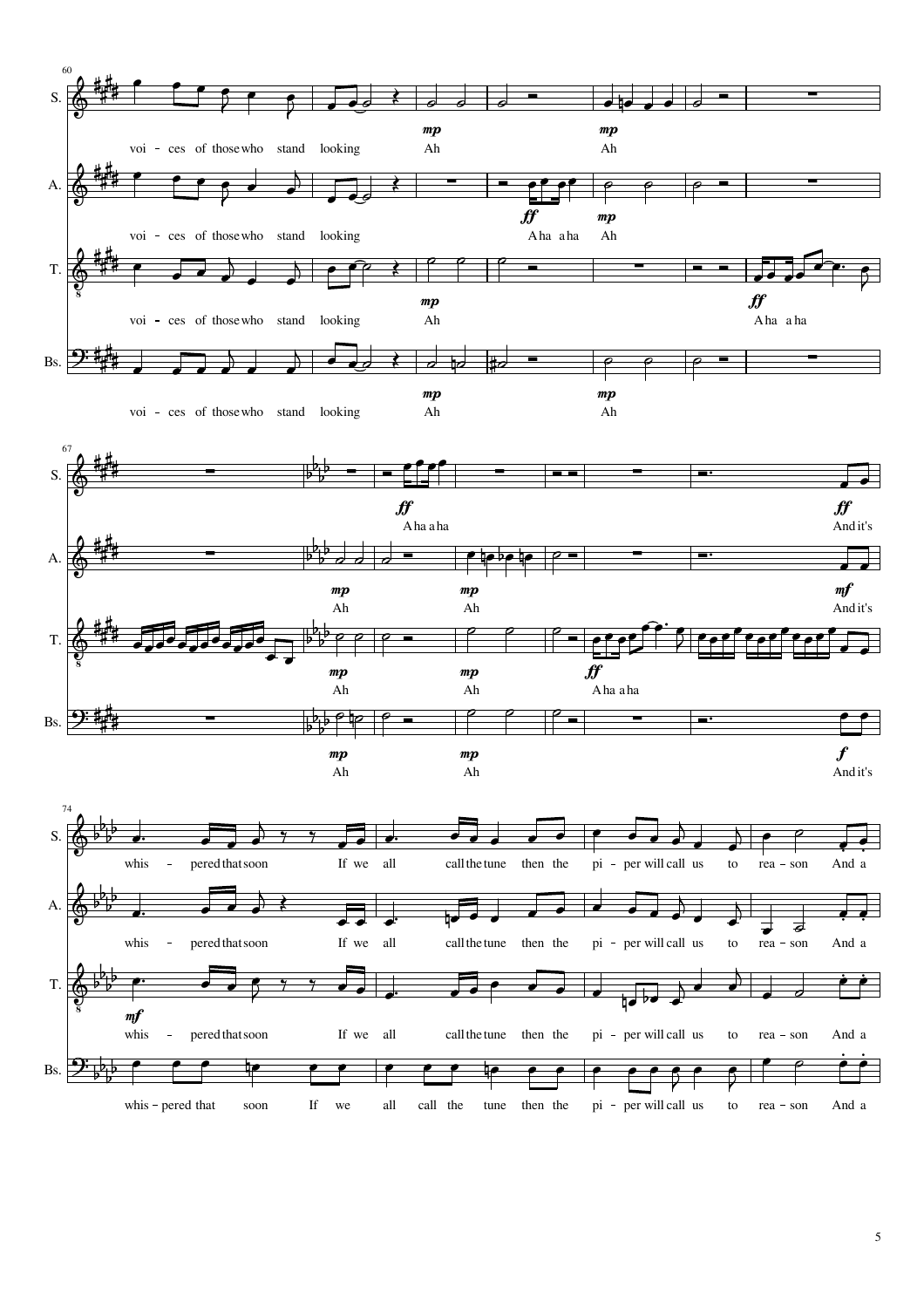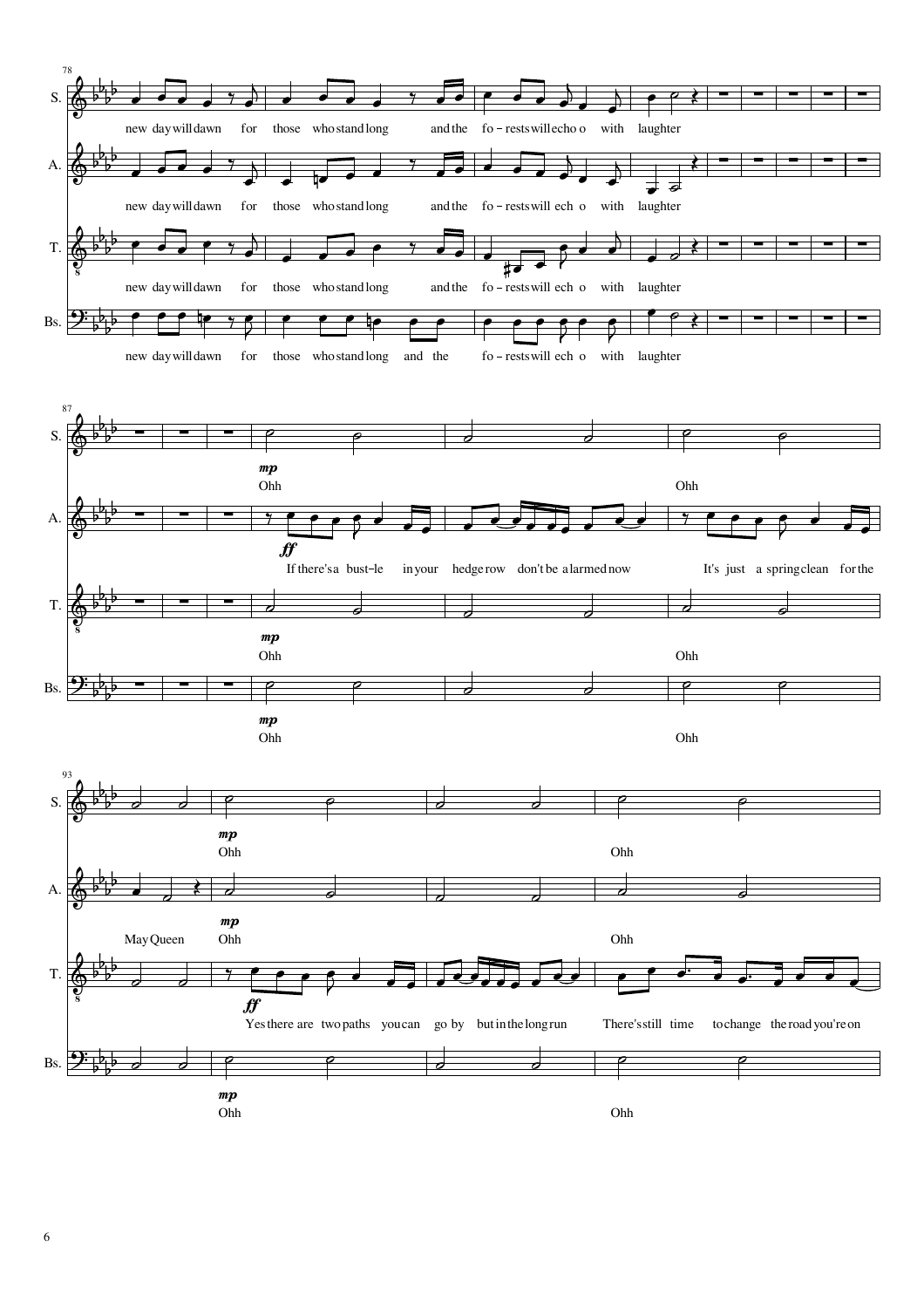